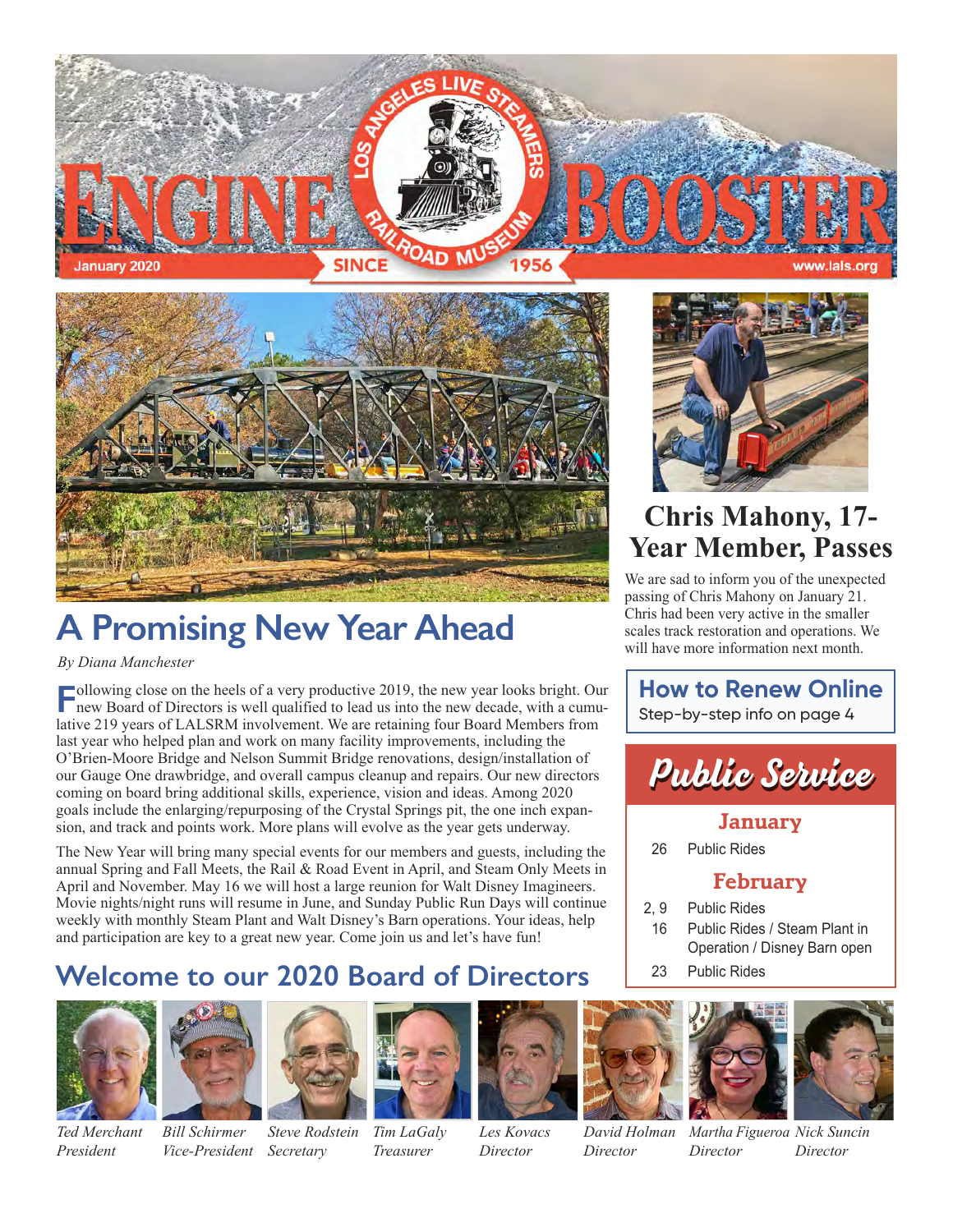## **SPLINT ERS FROM THE BOARD**



At 7:05 pm on January 6, 2020 the January BOD meeting was called to order by President Ted Merchant. Seven of the Directors were present as well as 30 members.

**Secretary's Report:** President Ted Merchant presented the Secretary's report due to the resignation of the 2020 secretary. The December minutes were approved unanimously. Steve Rodstein was nominated and approved by the Club to be the new Secretary. Nick Suncin, who was next in line from our November elections was nominated and approved by the Club to be the eighth director.

**Calendar:** The following calendar events were scheduled and approved: Diana Manchester requested Sunday,

**By Steve Rodstein, Secretary** 

April 26th for the Rail & Road Event, Don Kallgren requested August 1st for the TTOS Picnic, Martha Figueroa requested November 14th for the Thanksgiving Dinner at our Fall Steam Only Day. The Club then discussed and confirmed that February 29th is the day Gail Woodward will be having the memorial for her husband, Bob Woodward. The Club then confirmed that any memorial held at the Club will be considered a Club event. There was also a discussion regarding the installation of the new name plaques on the Bell Tower in the grass area.

**Vice President's Report:** There was further discussion concerning scheduling lunches for Recs & Parks and Webcorp.

**Treasurer's Report:** Tim was not available as he was celebrating his wife's birthday. The Club was unanimous in wishing Carolyn a very happy birthday. Tim will present the December information at the next BOD meeting.

**Membership Report:** Nick Suncin stated that he was to receive a new member application from Jeffrey Pardee

shortly, and that he would be introduced at the General Meeting on January 11.

**Superintendent's Report:** The Club approved an additional workday for January; it will be Saturday, January 25th. There was minor discussion of the Eagle Scout project. It was agreed that if the lockers at the Sutchville Station are not needed they should be removed. The pressure regulator at the Sherwood Station will be changed. There was some discussion regarding ongoing track repairs. Also the keys were located for the restrooms and closet in Sherwood Station. Les Kovacs also discussed tool safety. Gregg Olson submitted an FCR for repairing the roof of the Picnic Pavilion, which was approved by the Board.

**Website Update:** There was a discussion on membership renewals; members are being asked to renew through our new website which is www.lalsrm.org. A committee is being formed to handle our website, IT and database operations.

**Other items:** The rental cost of track at the one inch barn was discussed. Also souvenirs that are sold to the public were discussed. Martha shared that we have a supply of new FREDs at the Souvenir Booth. Lastly it was mentioned that there will a Conductors' Class on Sunday, January 12th at 10:30 am.



**By Drew LaGaly** and Les Kovacs

#### **First off, Happy New Year to all!**

I am very excited about my new position as superintendent, though I am not doing it alone. Les Kovacs and I will be co-chairing the position. A big thank you to Jeremy for all his hard work as our previous superintendent, and thank you for all that you continue to do for LALSRM.

I am looking forward to all the projects in the pipeline this year at LALSRM. The pit expansion project is moving along rapidly. There have been some delays with rain, but other than that, there has been a lot of dirt moved. The potential and size of the area is beginning to show. There have been many volunteers working on that project, but a big thanks is needed to Les and Doug for their hard work.

Moving forward, Les and I would like to have a better system of communication with the membership. One of our goals is to use our new website to communicate with members about larger projects that are being done and also the general maintenance that needs to be completed around the facility. In a perfect world there would be weekly posts on the

members' side of the new website that share with the membership specific items that need to be done at the facility. These items can range from something more involved, or to an item that might only take a few minutes. Whether you have an hour to kill at the museum or a whole day, there will be a project that you can find to fill the time.

One of the main things that I hear at LALSRM is that members are coming out during the week to volunteer, but "just don't know what to do." We are hoping that keeping this running list will point members in the direction of something positive to be accomplished around the facility.

Please feel free to come up to Les or me with any questions or concerns.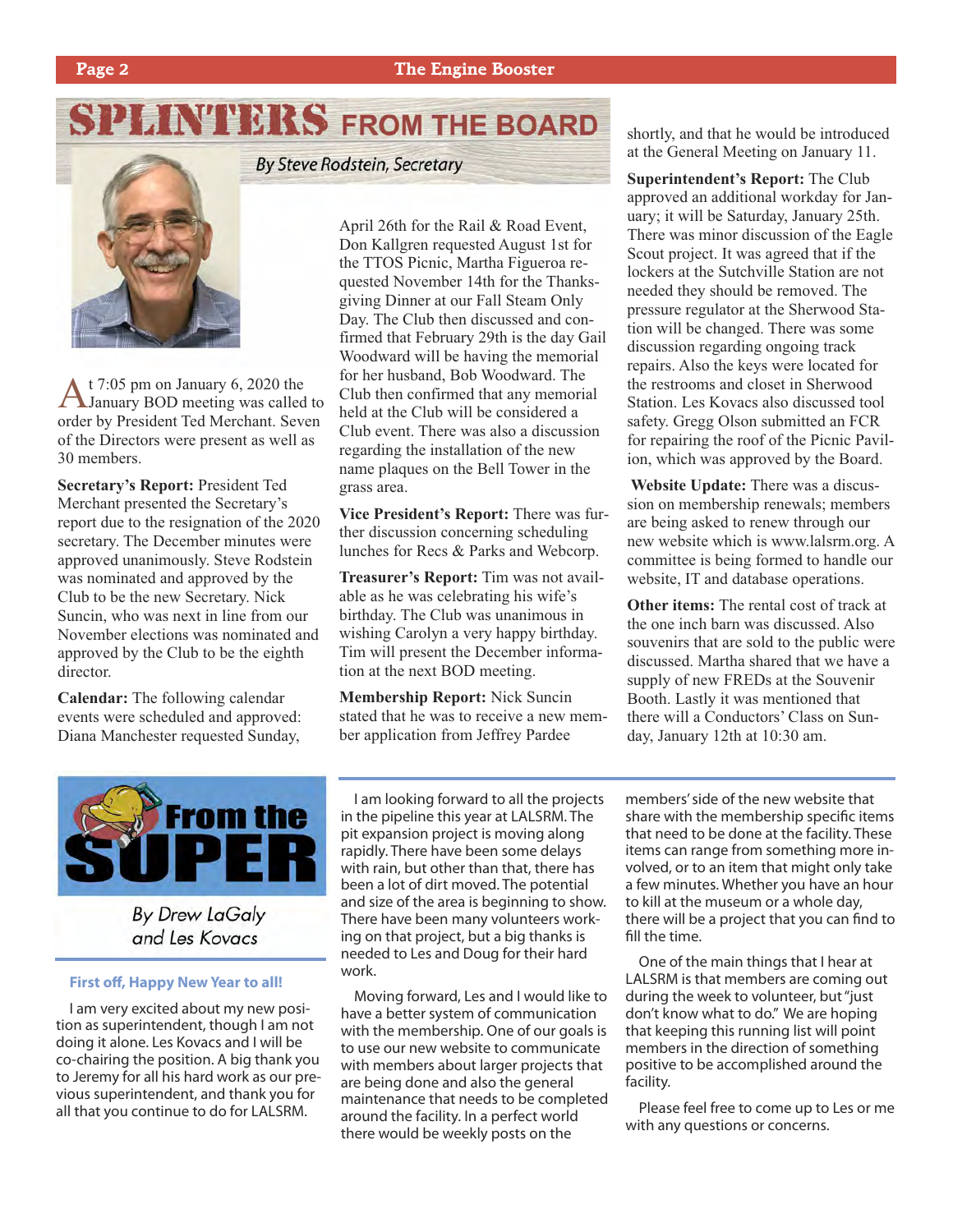#### **The Engine Booster Page 3**

## **President's Message**



By<br>Ted Merchant, President

#### **Hello Railroad Fans!**

Welcome to 2020! Last year was a good year from your Board's perspective. I reference December's Booster which summarizes the Club's accomplishments. Congratulations and thanks are extended to all who help make LALSRM the train club it is. We have four new enthusiastic Board members, and I look forward to working with them. I propose several goals for 2020:

**Let's keep LALSRM fun.** We each have our reasons to be members, but all of us expect to enjoy the Club. We need to respect the diversity of our members and guests and work to make everyone comfortable.

Let's keep LALSRM a railroad club. We can and should have activities not necessarily focused on trains but always be experienced in the context of a vibrant railroad club (e.g. handicap runs, fundraisers, City of Hope runs, Disney Alumnae Party, Road & Rails, private parties). Everyone comes to our campus with the expectation of enjoying trains. Let's not disappoint them.

Let's be good ambassadors. People and organizations including train clubs want to know about us and can benefit from LALSRM. Being a good ambassador starts with being friendly. I hope many of you will join me in visiting other train clubs and inviting them to join us.

Let's commit to outreach. Outreach includes but is not restricted to charity. Outreach includes Eagle Scout projects, Scout outings, pulling the public and fundraisers. Outreach includes steak picnics for Recs and Parks, Webcor and Ludwick Family Foundation. Outreach makes us feel good when we look in the mirror, and it's fun.

Let's be good stewards of LALSRM. A good steward is all the above. It also includes volunteering your time to improve and maintain the Club, picking up after yourself, finishing the work you start, respecting one another and most of all, having serious fun!

I look forward to the future. Please join me. Your comments and concerns are always welcome.

#### **Ted Merchant**

*EdwardBMerchant@gmail.com*

## **Larry Fisher Memorial Service — February 15**

**A memorial service** for Larry Fisher will be held at the NHRA Motorsports Museum on Saturday, February 15, 2020 at 1 pm. The museum is located at 1101 W. McKinley Ave., Pomona.

Larry had been the executive director of the NHRA, as he was an avid motorsports enthusiast and promoter. He was also a passionate live steamer and the owner of "Fisher Detail Foundry" which provided precision detail parts for large-scale locomotives and cars.

Larry tragically passed away unexpectedly November 22, 2019 after a short but heroic fight with cancer. He is survived by his sweetheart and wife, Leone Boehler Fisher, his sister, Elizabeth Fisher, his dad, and his son Matthew Fisher.

In addition to Larry's many friends in the railroading and live steam communities, the service is for all of Larry's friends and colleagues, including those from the various clubs, museums and organizations that he was involved in. We will be sharing our best memories.

*Kindly RSVP to the NHRA Museum at 909.622.2133.*



*Larry and his wife, Leone*

**Saturday, February 15 • 1:00 pm NHRA Motorsports Museum 1101 W. McKinley Avenue Building 3a Pomona, CA 91768** *(Pomona County Fairground, Gate 17)*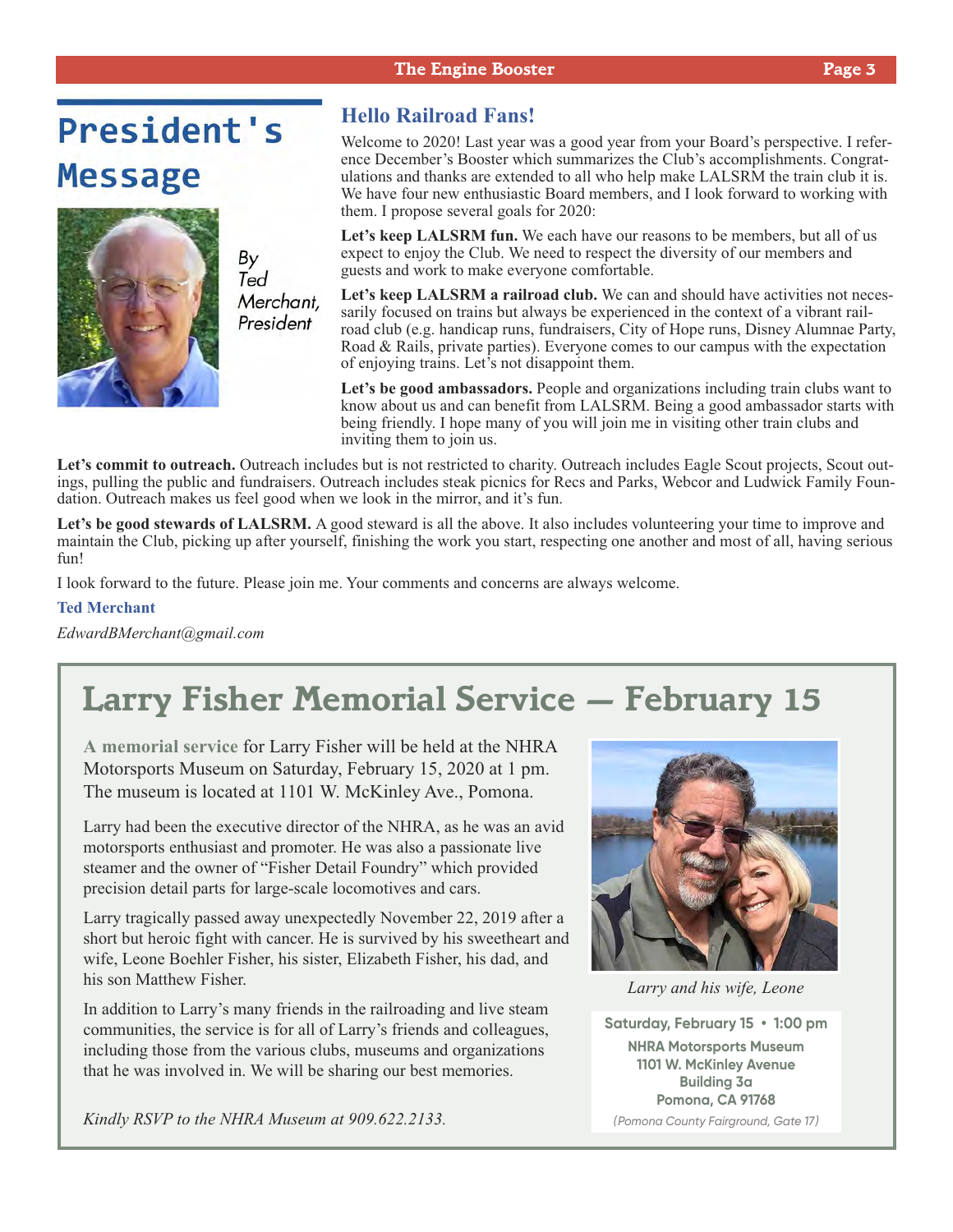## **How to Renew Your Membership Online – Step-By-Step**

### **Step 1 - Go online**

If you are a current member and registering for the FIRST TIME – or AGAIN – go to **www.lalsrm.org**:



### **Step 2 - Register**

Scroll down until you see **Member Resources** page. Click "Register".



**NEXT** select your **Membership Level.**

### **Step 3 – Fill in form**

A new window will appear with a **form** (see "Example"). Since this is a

new renewal system you must enter your information. Create any username & password you'd like. Enter the **same email & first/last names you used in the 2019 Roster.** Then select a **payment option: PayPal or check.**

### **Step 3 – Example**

#### Membership Checkout

#### MEMBERSHIP LEVEL CHANGE

You have selected the Resident membership level.

Rasic local membership

The price for membership is \$100.00 per Year.

Make a Gift S0.00  $\div$ Enter an amount between \$0,00 and \$1,000.00

ACCOUNT INFORMATION ALREADYHAVE AN ACCOUNT? LOS IN HERE

| USERNAME                                                       |                       |
|----------------------------------------------------------------|-----------------------|
| georgewashington                                               | $\boldsymbol{\theta}$ |
| <b>PASSWORD</b>                                                |                       |
| ********                                                       | $\eta$                |
| <b>CONFIRM PASSWORD</b>                                        |                       |
| ********                                                       | 3h                    |
| <b>FIRST NAME</b>                                              |                       |
| george                                                         | W                     |
| <b>LAST NAME</b>                                               |                       |
| washington                                                     | ŵ                     |
| <b>E-MAIL ADDRESS</b>                                          |                       |
| yorktown1781@aol.com                                           | ž                     |
| CONFIRM E-MAIL ADDRESS                                         |                       |
| yorktown1781@aol.com                                           | è                     |
| Choose Your Payment Method<br>a Pay with PayPal @ Pay by Check |                       |

### **3a – Paypal option**

**If you choose PayPal,** it will take you to a new window where you can pay with PayPal. If you do not have a Paypal account, signup for an account on this window (you can link a credit card or a checking account).

Follow the directions on the Paypal form to complete your payment. A PayPal **Receipt** will appear. Click on "Return to Merchant". A **Confirmation** from LALSRM will appear. You will get an email notification with your receipt.

### **3b – Check option**

**If you choose the check option,** it will take you to a new window where you will see your **Invoice** and you will also get a **Confirmation**.

**If you are having trouble** with the process, send a message via the **"Contact Us"** box at the bottom of the initial screens, writing what is the problem.

**Log Out** either at the upper right of the screen or from your Profile screen.

### **4 – Invoice (if paying by check)**

Please **write the Invoice # on your check** and **print out the invoice**. Mail both the check & invoice to LALSRM, or bring both in an envelope to the Club and place in the Treasurer's mailbox in the yellow UP Caboose.

Once we verify receipt of your payment, your member registration and renewal for 2020 will be complete. You will receive a notification by email when confirmed.

### **4 – Invoice example**



C 2019 LALSRM

### **5 – Confirmation example**

#### Membership Confirmation

Thank you for your membership to LALSRM. Your Resident membership is now active.

Membership access in review.

Below are details about your membership account and a receipt for your Initial membership invoice. A welcome email with a copy of your initial membership invoice has been sent to yorktown [781@aol.com

#### INVOICE #7IF54B7231 ON JANUARY 19, 2020

- Account: george washington (yorktown1781@aol.com)
- · Membership Level: Resident
- · Membership Cost: \$100.00
- · Donation: \$0.00
- Membership pending. We are still waiting for payment for your latest

CheckTotal Billed

\$100.00

View Your Membership Account -

西 Print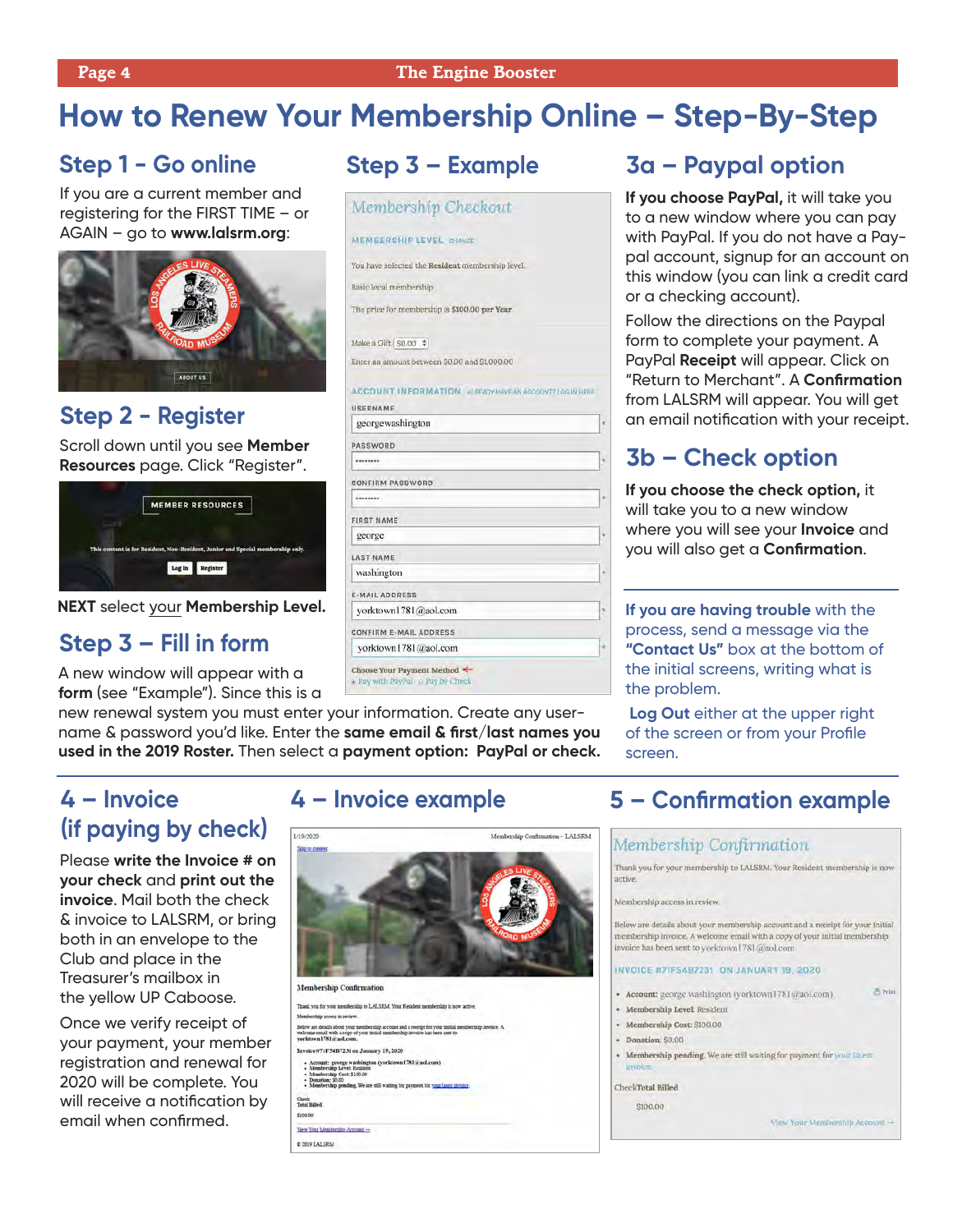#### **The Engine Booster Page 5**

## **Expansion of Crystal Springs Drive**



### **You have probably noticed the extensive grading and widening at the western end of Crystal Springs Drive.**

Les Kovacs is heading a team of members who have removed the deteriorating wood tie wall in that area, widened the area by an estimated 10 feet, and brought the grade up to the level of the existing maintenance-of-way shed. This has created impressively usable terrain which previously only served as a wash. We anticipate the additional space will have minimal visual impact for riders on the Main Line or Mountain Division.







Les's next steps are to build new retaining walls using concrete blocks currently stored in our outside parking lot. Future anticipated projects in this area include the creation of a drainage system under the new grade and the construction of improved train storage.

Stay tuned! *(Photos by William Stewart)*

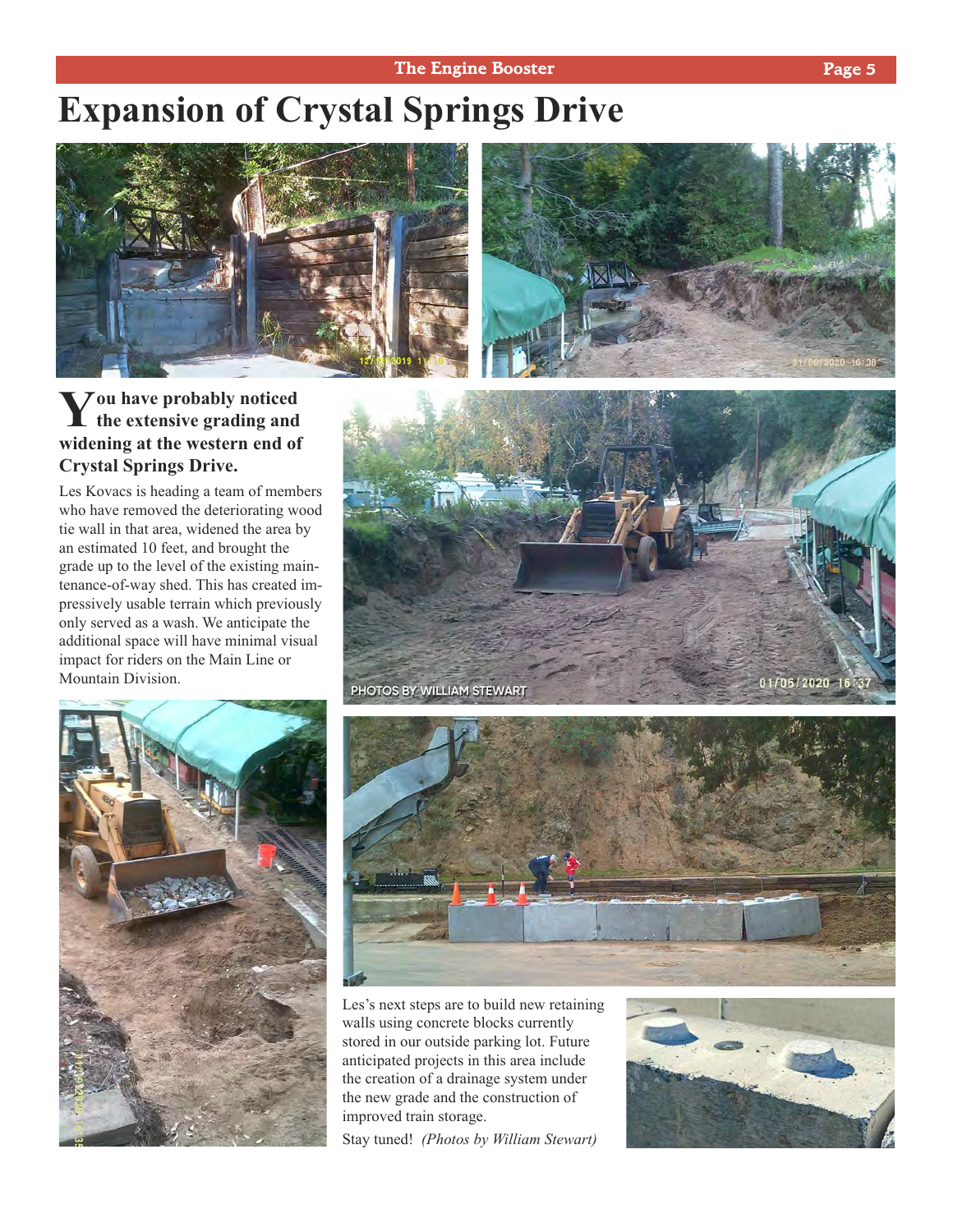

## **Lights Installed in One Inch Carbarn**



*New electrical service and lighting installed by Alex O'Donnell for the new 1" Scale Carbarn. Members interested in reserving track space for 1" scale equipment should contact Alex since space is limited.*

## **Gene Allen's Book Collection Added to Library**

*By Nick Suncin*

**T**he Bruce Ward Memorial Library started off the new year with a huge donation of amazing books from the late Gene Allen's personal library. LALS is honored and grateful to add this treasure trove of information to our already expansive library. Many of these recent additions are antique volumes that deal with steam power and locomotion when it was the cutting edge state of the art! There are also many titles dealing with specific railroads or specific types of railroad equipment. Some of these books are instructional steam equipment books from the turn of the century.

Space in the library is an ongoing issue, so finding spots for 75 or so books in our completely full bookcases was a tall order. The library team decided to move almost all of our coffee table type books to the library's annex in order to make way for the Gene Allen collection. The displaced titles will still be available to check out through the database, but will be stored in the annex and available by request.

The library team has also been working on updating the database now that the new books are on the shelves. These newlyadded books are packed with drawings, photographs and general railroad knowledge and will be an incredible source of information available to our members.

Contact Nick Suncin, Lisa Lipton, Mike Murphy or Jeremy Steinert anytime for more information, or to set up a time to access the goldmine of information, or even just to browse through our very extensive library.

**Thank you everyone** who helped out on Saturday January 11, 2020 in recertifying the Level 1 riding cars. **We recertified a total of 55 Club cars.** Special thanks to Dave Clark, Larry Sack, Miles Kristman, Joe Clow, Doug Young, Bill Walker, Bear Mustoe and anyone I missed. *— Jim Cammarata*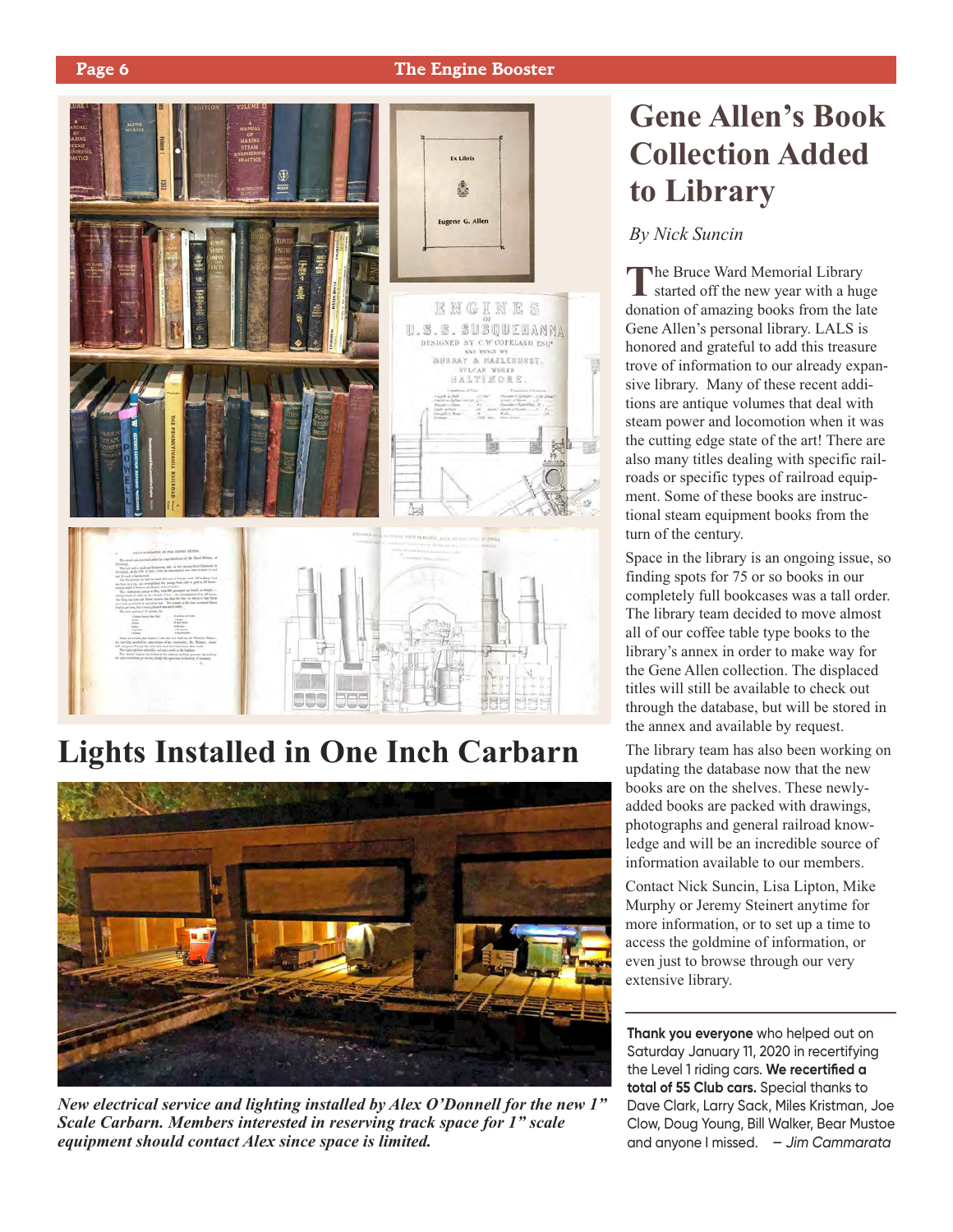

Drew LaGaly, General Superintendent

#### December 2019

Alex O'Donnell **Andrew LaGaly Bear Mustoe Bill Schirmer Bill Walker Bob Crone Charles Rhoades** Dave Holman David Clark Darrell Payne Diana Manchester Don Kallgren Doug Young **Frances Barnes** Michael Murphy **Glen Manchester** Jeanne Olson **Gregg Olson** Harrison Hitchcock Steve Rodstein **Jack Streit** Jeremy Steinert Jim Baker Jim DeBiasio John DePhillip Jr. Joseph Clow Kathy Crabb Larry Tighe

Lisa Lipton Les Kovacs Mark Vreeken Martha Figuroa Mel Bresee Michael Mahan Miles Kristman Nick Suncin Nick Guzman Ray Burden Roderick Fritz Ron Hitchcock **Ross Harper Ruth Payne** Ryan Hechinger Scott Hoagland **Steve Altmayer Steve Sauber Stevo Brock** Ted Merchant **Tim LaGaly** Tim Silver Tom Lang Wayne Crabb Zak Holman

### **It's Time to Take Level 1 Test**

For any member working the Station or on public trains, and/or operating your own equipment on the tracks, it's time to take the Level 1 Test again. It is open book. Tests will be emailed to members via Constant Contact, or can be downloaded from our website (once you've registered), or can be picked up in the UP Caboose in the shelving under the mailboxes. Please turn in your completed test to Michael Murphy, or place in his mailbox in the UP Caboose (Time Cards slot). Or mail to the Club, Attn: Michael Murphy.

#### **Extra Work Day January 25**

We will be working on the Crystal Springs Pit. We also need help with leaf and pine needle cleanup throughout the facility.

## **SUNDAY EXTRA BOARD**

#### **December 2019**

### **December Ridership**

December 1 513 December 15 544 December 8 Rain December 22 494 December 29 776

December 2019 - 2,327 Total  $2019 - 31,223$ Total  $2018 - 33,114$ 



The Engine Booster is the monthly publication of the Los Angeles Live Steamers Railroad Museum, a non-profit  $501(c)(3)$  organization.

**Editor Peter Fuad Associate Editors:** Diana Manchester · Alex O'Donnell Christie Edinger • Drew LaGaly



### **Los Angeles Live Steamers Railroad Museum**

In Griffith Park Mailing Address— PO Box 2156 Toluca Lake, CA 91610 Phone (323) 661-8958

#### **2020 Officers and Directors**

President Ted Merchant **Vice-President** Bill Schirmer

**Secretary** Steve Rodstein **Treasurer** Tim LaGaly

David Holman Les Kovacs Martha Figueroa Nick Suncin

#### **Engineers and Conductors**

**Andrew Chavez Bill Walker Bob Crone Darrell Payne Francis Barnes** Gregg Olson **Harrison Hitchcock** Jeanne Olson Jeremy Steinert Marc Weiss

Monica Nick Guzman **Nick Suncin** Peter Fuad Ron Nelson Stephen Rudy Tim Silver Tom Gibson Will Walker Tom Harwood

#### **Safety Coordinators**

Jim Cammarata, Joseph Clow, Michael Murphy

#### **Station Masters**

Robert Guzman, Wayne Crabb, Don Donaldson, Bear Mustoe, Jeanne Olson

#### **Souvenirs and Tickets**

Kathy Crabb, Martha Figueroa, George Becker, Jim Dubensky, Larry Mitchell, **Bear Mustoe** 

#### **Presidents' Day – Feb 17**

## *Member Schedule*

#### **January**

- 25 Extra Work Day
- 26 Public Rides

#### **February**

- 2 Public Rides
- 3 February BOD Meeting 7:00 pm
- 8 WorkDay/General Meeting
- 9 Public Rides
- 15 Larry Fisher Memorial 1:00 pm NHRA Motorsports Museum *See page 3 of this issue for details*
- 16 Public Rides; Disney Barn open; Steam Plant operating
- 23 Public rides
- 29 Bob Woodward Memorial LALS *Private event for invited guests only*